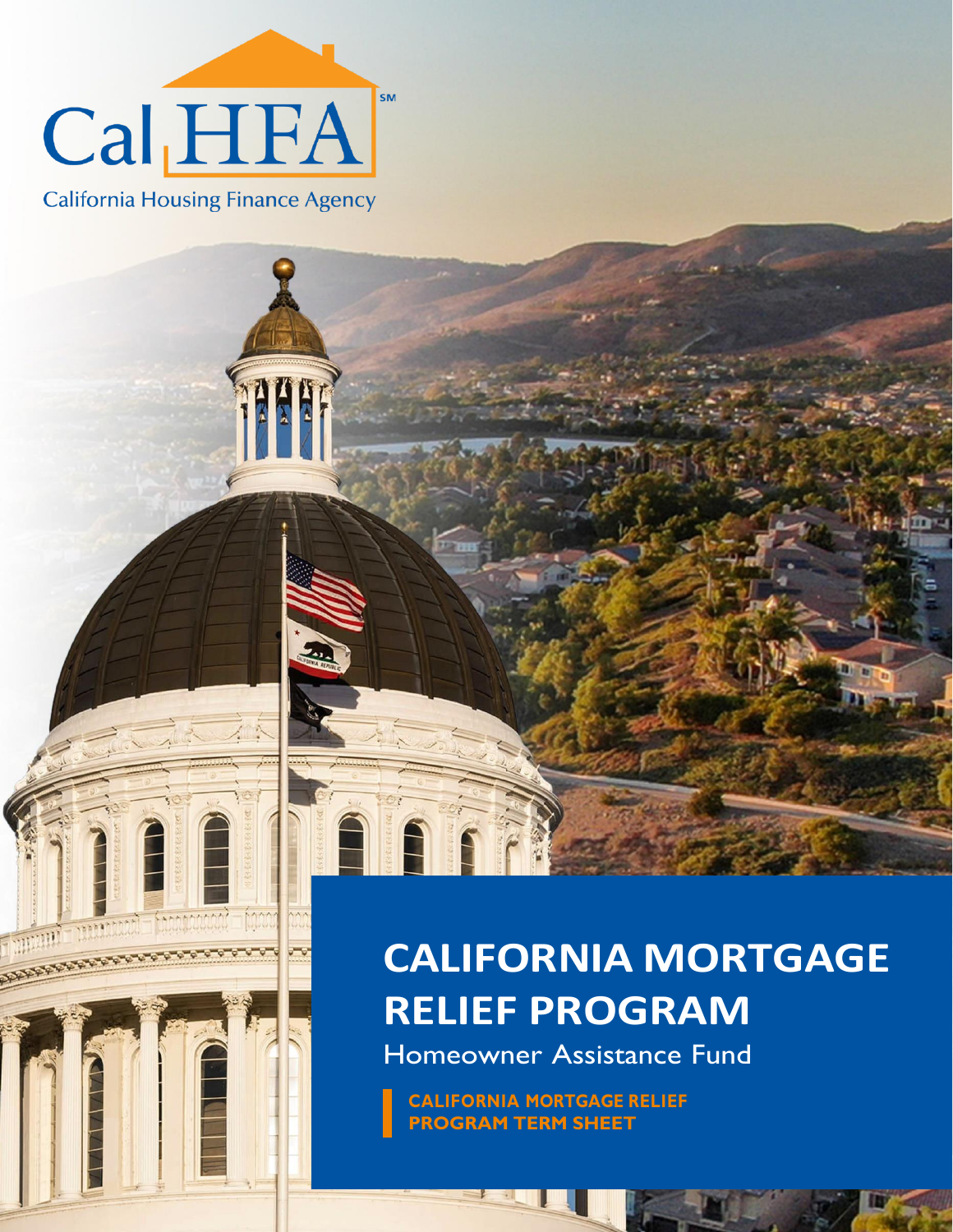## **California Mortgage Relief Program ("Program") Term Sheet**

The U.S. Treasury issued guidance for the use of the HAF funds on April 14, 2021. As an eligible entity approved to participate in HAF, CalHFA entered into a Financial Assistance Agreement with Treasury and received 10% of California's total allocation on June 22, 2021. In August 2021, CalHFA launched a pilot phase of the Program using funds from that initial allocation of California's HAF funds. Upon Treasury approval of this proposal on Dec. 17, 2021, CalHFA received the remaining 90% of its funds and fully launched the Mortgage Relief Program, to serve as many vulnerable homeowners as possible using approximately \$750 million.

| <b>Mortgage</b><br><b>Reinstatement</b><br><b>Program Goal</b>    | • To address housing instability and foreclosure by providing Eligible<br>Homeowners with financial assistance to eliminate past due housing<br>payments.                                                                                                                                                                                                                                                                                                                                |
|-------------------------------------------------------------------|------------------------------------------------------------------------------------------------------------------------------------------------------------------------------------------------------------------------------------------------------------------------------------------------------------------------------------------------------------------------------------------------------------------------------------------------------------------------------------------|
| <b>Size of Mortgage</b><br><b>Reinstatement</b><br><b>Program</b> | • California's allocation of HAF funds is approximately \$1 billion.<br>• CalHFA has allocated \$750 million to provide full reinstatement of<br>mortgage and reverse mortgage payments owed. Requests to amend this<br>program may be made, based on the constant monitoring andreporting of<br>results against goals.                                                                                                                                                                  |
| <b>Targeting and</b><br><b>Outreach</b>                           | • CalHFA will affirmatively target socially disadvantaged and vulnerable<br>homeowners using a data-driven approach that uses a combination of<br>Qualified Census Tract data (HUD) and Owner Vulnerability Index (UCLA). This<br>will include data-driven targeted marketing and community engagement<br>along with engaging housing counselors, as well as using levers in the<br>program design to ensure that outcomes effectively prioritize socially<br>disadvantaged individuals. |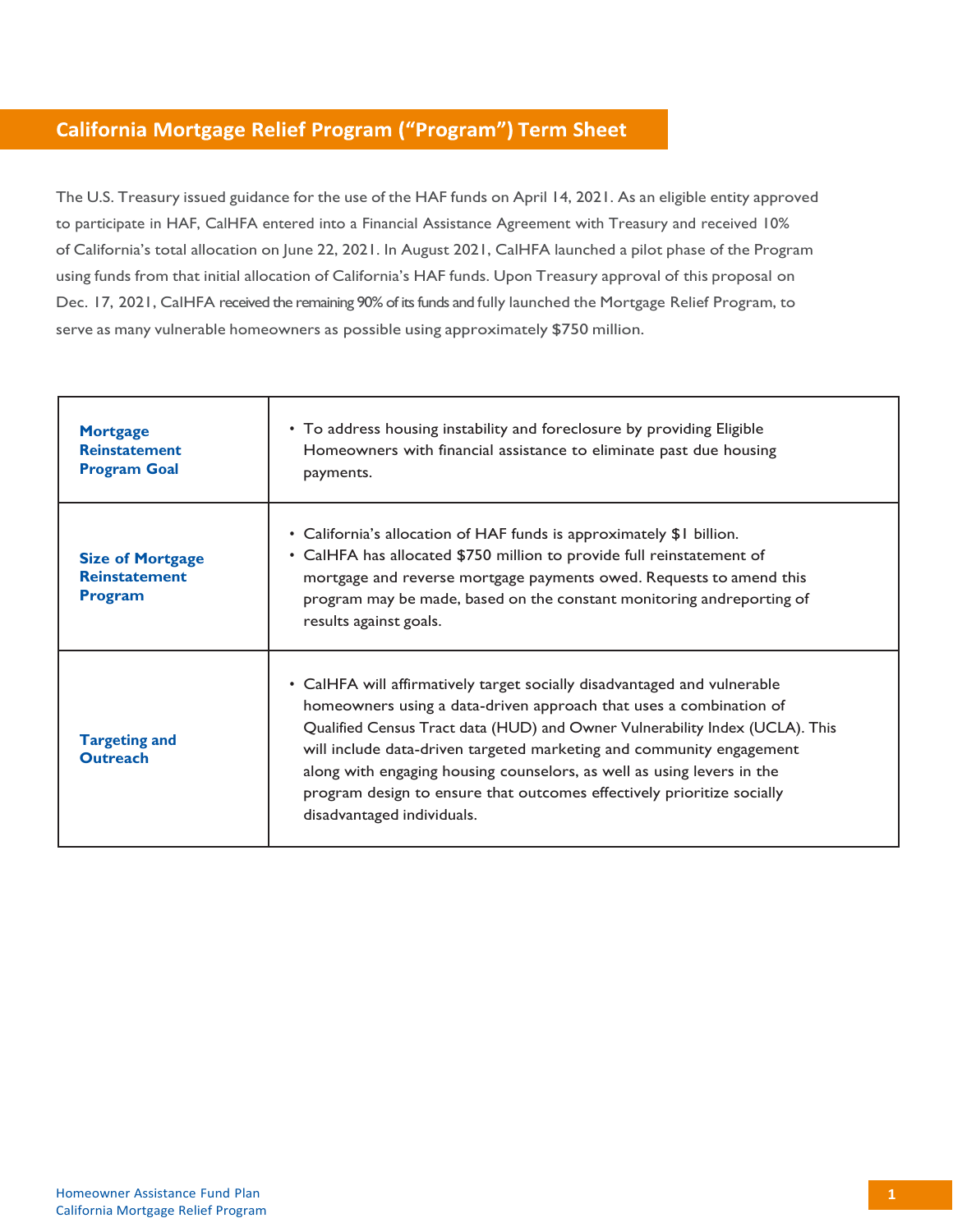| <b>Eligible Homeowners</b>                                           | • Homeowner must currently own and occupy the property in California as their<br>primary residence.<br>• Homeowner must meet the Homeowner Income Eligibility Requirements.<br>• Homeowner must own and occupy not more than one property.<br>• Homeowner must attest that they experienced a financial hardship after January<br>21, 2020. The attestation must describe the nature of the financial hardship.<br>• The original, unpaid principal balance of the homeowner's first mortgage loan,<br>at the time of origination, was not greater than the conforming loan limit in<br>effect at time of origination.<br>• Homeowners with HECM reverse mortgages can receive assistance.<br>• Co-owners are not permitted to separately apply for the Program assistance.<br>• Receiving other forms of governmental assistance, including other forms of<br>COVID-19 assistance from the CARES Act, Consolidated Appropriations Act of<br>2021 or the American Rescue Plan Act, does not disqualify a household from<br>the California Mortgage Relief Program. |
|----------------------------------------------------------------------|--------------------------------------------------------------------------------------------------------------------------------------------------------------------------------------------------------------------------------------------------------------------------------------------------------------------------------------------------------------------------------------------------------------------------------------------------------------------------------------------------------------------------------------------------------------------------------------------------------------------------------------------------------------------------------------------------------------------------------------------------------------------------------------------------------------------------------------------------------------------------------------------------------------------------------------------------------------------------------------------------------------------------------------------------------------------|
| <b>Eligible Legal</b><br><b>Ownership Structures</b>                 | • Those where the home is owned by a "natural person" (i.e., LLP, LP or LLC do not qualify)<br>• Those where the homeowner has transferred their ownership right into non-<br>incorporated, Living Trusts, provided the homeowner occupies the home as<br>the primary/principal residence.                                                                                                                                                                                                                                                                                                                                                                                                                                                                                                                                                                                                                                                                                                                                                                         |
| <b>Qualified Financial</b><br><b>Hardship</b>                        | • A "Qualified Financial Hardship" is a material reduction in income or material<br>increase in living expenses associated with the coronavirus pandemic that<br>has created or increased a risk of mortgage delinquency, mortgage default,<br>foreclosure, or displacement for a homeowner.<br>» Reduction of Income - Temporary or permanent loss of household<br>» earned income after January 21, 2020.<br>» Increase in Living Expenses - Increase in out-of-pocket household<br>expenses such as, medical expenses, inadequate medical insurance,<br>increase in household size, or costs to reconnect utility services directly<br>related to the coronavirus pandemic after January 21, 2020.<br>• Homeowner must complete and sign the Affidavit which includes an<br>attestation of Qualified Financial Hardship.                                                                                                                                                                                                                                        |
| <b>Homeowner</b><br><b>Income Eligibility</b><br><b>Requirements</b> | • To be eligible for assistance, all household members must have a collective income<br>equal to or less than 150% of the Area Median Income adjusted by household size<br>(AMI) based on HUD Homeowner Assistance Fund income limits.<br>• Homeowners cannot have cash on hand, or assets that can be rapidly converted to<br>cash, that is equal to or greater than the relief funds needed + \$20,000. (This program<br>defines cash/assets as cash or assets that can be converted into cash in a short<br>amount of time, including things like money market instruments and marketable<br>securities. This excludes savings in a tax-advantaged retirement account).                                                                                                                                                                                                                                                                                                                                                                                         |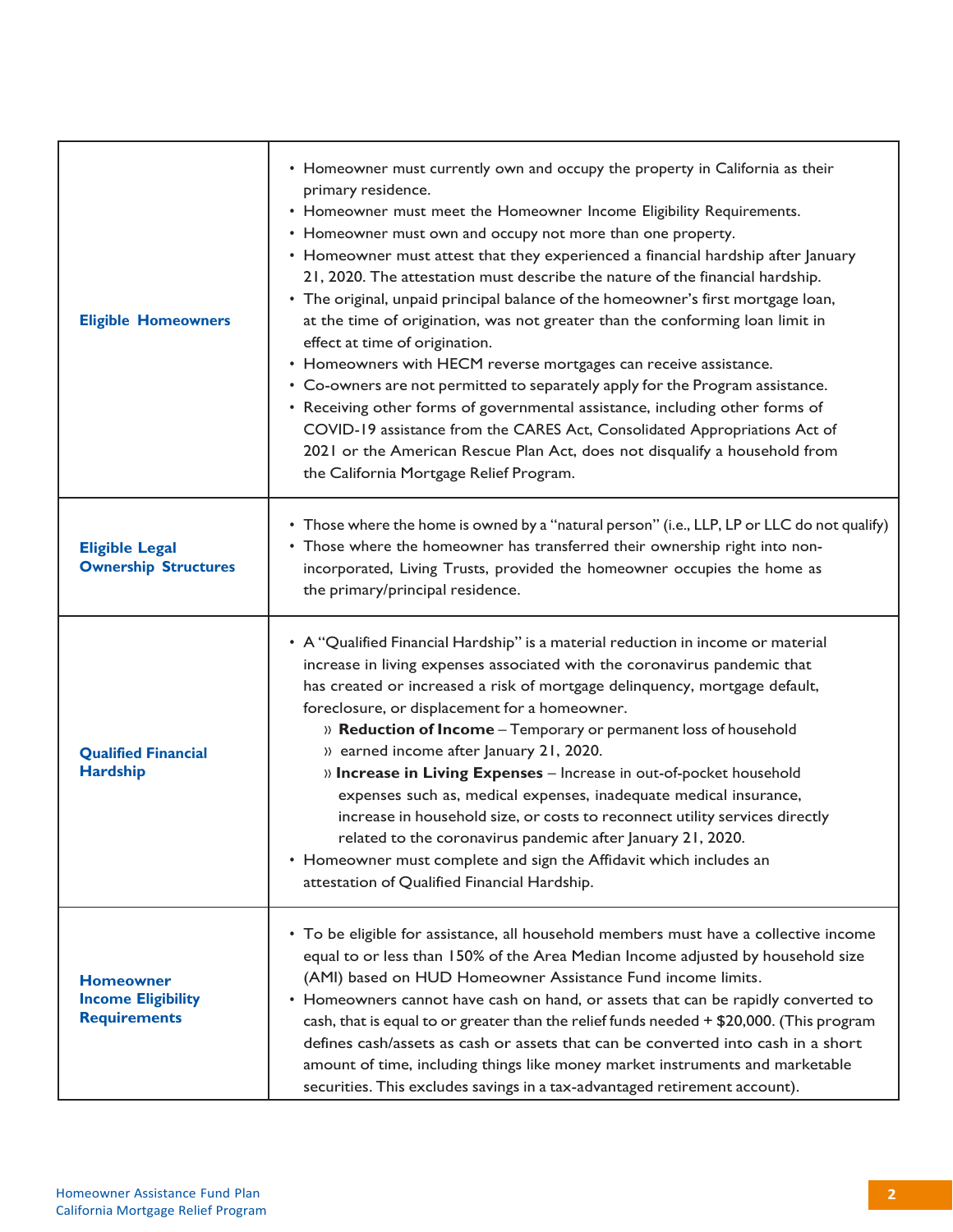| <b>Homeowner</b><br><b>Prioritization</b>                                              | • CalHFA will prioritize funding to socially disadvantaged homeowners defined<br>as Californians that live in Qualified Census Tracts (HUD) or areas with "high"<br>and "highest" vulnerability values on the Owner Vulnerability Index (OVI),<br>developed by the UCLA Center for Neighborhood Knowledge.<br>» 40% of California's total allocated funds will be reserved for the<br>previously defined socially disadvantaged homeowners                                                                                                                                                                                                                                                                                                                                                                                                                                                                                                                                            |
|----------------------------------------------------------------------------------------|---------------------------------------------------------------------------------------------------------------------------------------------------------------------------------------------------------------------------------------------------------------------------------------------------------------------------------------------------------------------------------------------------------------------------------------------------------------------------------------------------------------------------------------------------------------------------------------------------------------------------------------------------------------------------------------------------------------------------------------------------------------------------------------------------------------------------------------------------------------------------------------------------------------------------------------------------------------------------------------|
| <b>Eligible Properties</b>                                                             | • "Eligible Properties" are:<br>» Single-family (attached or detached) properties<br>» Condominium units<br>» I-unit owner-occupied<br>» Manufactured homes permanently affixed to real property and taxed as<br>real estate<br>• "Ineligible Properties" are:<br>» Vacant or abandoned<br>» Second homes<br>» Investment property                                                                                                                                                                                                                                                                                                                                                                                                                                                                                                                                                                                                                                                    |
| <b>Eligible Uses</b><br>of Mortgage<br><b>Reinstatement</b><br><b>Program Proceeds</b> | • Existing first mortgage lien loan payment (principal, interest, taxes and<br>insurance), plus any escrow shortages to fully reinstatement the mortgage to<br>a "current" status.<br>» For loans with no impound accounts and delinquent property taxes,<br>borrowers must establish an impound account with their servicer for<br>delinquent property taxes to be paid<br>» Must be at least two payments past due at time of application for assistance<br>» Delinquency must occur prior to June 30, 2022.<br>• Payment of owed taxes and any forced place insurance on HECM reverse<br>mortgage loans to fully reinstate to a "current" status.<br>• Exclusions:<br>» Any homeowner is ineligible if, at the time they apply for assistance:<br>Their loan has been modified by their servicer in such a way that it is no longer<br>delinquent, or<br>They have accepted a modification offered by their servicer that will result in their<br>loan no longer being delinquent. |
| <b>Maximum Per</b><br><b>Household</b>                                                 | • Households needing more than \$80,000 for complete reinstatement at the<br>time of application are not eligible.<br>• Assistance is limited to one-time, per household.                                                                                                                                                                                                                                                                                                                                                                                                                                                                                                                                                                                                                                                                                                                                                                                                             |
| <b>Assistance Type</b>                                                                 | • Assistance will be structured as a non-recourse grant.                                                                                                                                                                                                                                                                                                                                                                                                                                                                                                                                                                                                                                                                                                                                                                                                                                                                                                                              |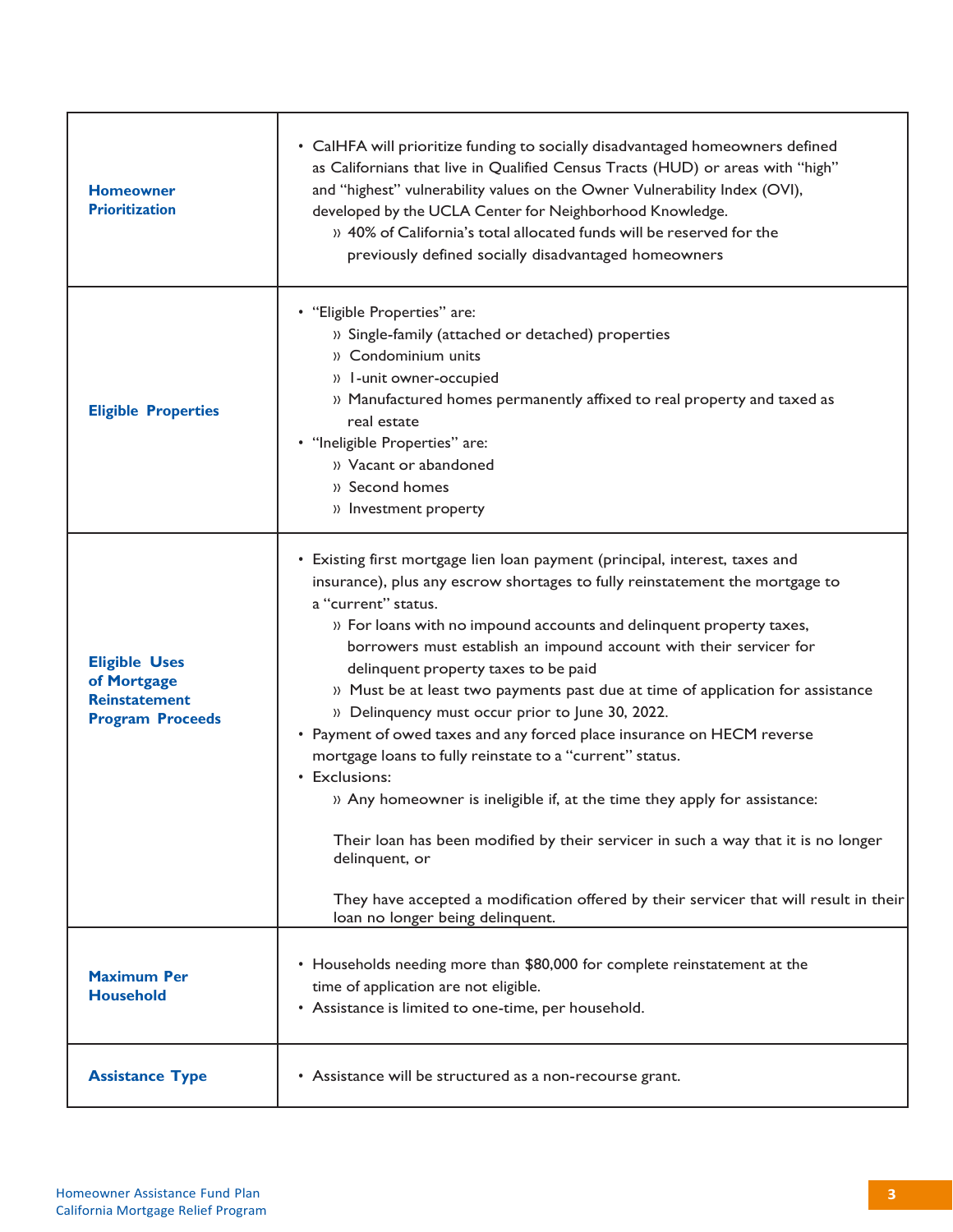| <b>Payout of Mortgage</b><br><b>Reinstatement</b> | • CalHFA will disburse Mortgage Relief assistance directly to mortgage servicer.<br>• CalHFA will make no more than one disbursement to each payee.<br>• CalHFA will disburse the amount quoted by the servicer; any discrepancies to<br>be resolved by the homeowner and servicer.                                                                                                                                                                                                                                                                                                                                                                                                                                                                                                                                                                                                                                                                                                                                                                                                                                                                                                                                                                                                                                                                                                                              |
|---------------------------------------------------|------------------------------------------------------------------------------------------------------------------------------------------------------------------------------------------------------------------------------------------------------------------------------------------------------------------------------------------------------------------------------------------------------------------------------------------------------------------------------------------------------------------------------------------------------------------------------------------------------------------------------------------------------------------------------------------------------------------------------------------------------------------------------------------------------------------------------------------------------------------------------------------------------------------------------------------------------------------------------------------------------------------------------------------------------------------------------------------------------------------------------------------------------------------------------------------------------------------------------------------------------------------------------------------------------------------------------------------------------------------------------------------------------------------|
| <b>Program Launch</b>                             | • CalHFA launched the program on December 27, 2021.                                                                                                                                                                                                                                                                                                                                                                                                                                                                                                                                                                                                                                                                                                                                                                                                                                                                                                                                                                                                                                                                                                                                                                                                                                                                                                                                                              |
| <b>Program Duration</b>                           | • The period of performance for the HAF award begins on the date hereof and<br>ends on September 30, 2026. HAF recipient shall not incur any obligations to<br>be paid with the funding from this award after such period of performance<br>ends.<br>• CalHFA plans to allocate all funds by September 30, 2025.                                                                                                                                                                                                                                                                                                                                                                                                                                                                                                                                                                                                                                                                                                                                                                                                                                                                                                                                                                                                                                                                                                 |
| <b>Program Application</b><br><b>Process</b>      | • Applications will be accepted online through the Outreach Navigator and<br>Intake Review (ONAIR) Portal. All applications will be entered into the online<br>portal and reviewed on the reviewer portal.                                                                                                                                                                                                                                                                                                                                                                                                                                                                                                                                                                                                                                                                                                                                                                                                                                                                                                                                                                                                                                                                                                                                                                                                       |
| <b>Required Application</b><br><b>Documents</b>   | In response to public feedback about the need for a streamlined application<br>process, efforts have been made to avoid barriers to equitable access and allow<br>forflexibility, particularly with regard to documentation requirements.<br>Required application documents and attestations include, but may not be limited<br>to, the following:<br>• California Mortgage Relief Program application, including attestations of:<br>• Qualified Financial Hardship<br>• Applicant acknowledgment that loss mitigation options may be a better<br>option to address their specific circumstance<br>• Applicant acknowledgment that housing counselors will see applicants for<br>free to explain these options, to complete their application<br>• Other related attestations<br>• Third Party Authorization (TPA) and Disclosure<br>• Mortgage Statement<br>• Valid California identification and Social Security Number<br>All household members 18 and over must provide income documents such as:<br>• Income documentation: W2's, paystubs, previous years' tax returns or<br>alternative income documents as applicable such as proof of an Income Proxy<br>such as Unemployment, Medi-Cal, WIC, SNAP, FDPIR, TANF, SNP, Section 8 and<br>any other income-based county, municipality, state and or federal assistance<br>program (Public Assistance)<br>• Two months of bank statements for all accounts |